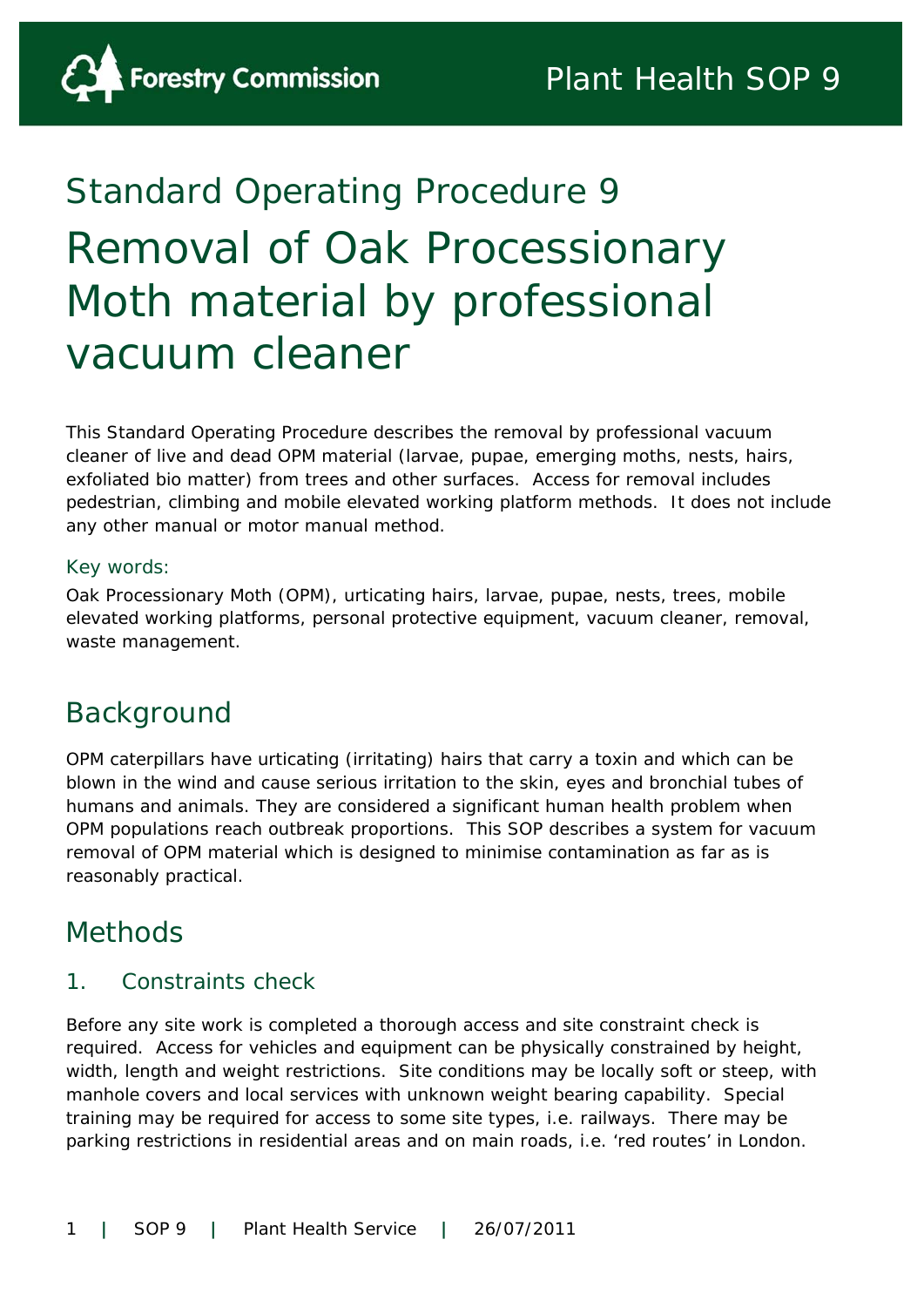It is not possible to list all site constraints, but examples to illustrate range include services, Tree Preservation Orders, designated sites, public rights of way and fauna such as roosting bats.

Use this hierarchy for managing and selecting equipment for work at height:

- (a) avoid work at height wherever possible,
- (b) use work equipment or other measures to prevent falls where working at height cannot be avoided,
- (c) where the risk of a fall cannot be eliminated, use work equipment or other measures to minimise the distance and consequences of a fall should one occur.

#### 2. Site management

Working in built up areas will attract public interest with a range of reactions. Good liaison before work starts and during work will help with work management.

Barriers and signage with on site management will be required to exclude public from the immediate work area, a banksman may be required. Potential hazards to the public will include falling woody debris, equipment and possibly OPM material. Working on or close to main roads will require additional risk assessment and liaison with highway authorities.

Heavily infested trees with older OPM debris will require extra vigilance in all cases.

Where conditions allow, operators may consider the use of plastic sheets laid on the ground to collect falling OPM debris. The sheet can be vacuum cleaned after use. Technique will be particularly relevant with heavily infested trees.

#### 3. Personal Protective Equipment (PPE)

A robust approach to PPE is required. PPE such as safety boots and chainsaw trousers where required should be protected by PPE worn to reduce exposure to OPM, the latter designated as OPM PPE in this SOP.

Risk of heat stress should be explained to all operators and working methods managed on site to reduce the risk. See Health & Safety publication Heat stress in the workplace.

#### **What you need to know as an employer**

General Information Sheet 1.

All operators and managers working in and around the OPM site should wear appropriate PPE to meet risk assessments. Operators removing OPM material from the tree and working in the mobile elevated platform should have OPM PPE systems that completely cover all skin and hair. OPM PPE will include gloves, pesticide spraying suits and powerassisted full facemask respirators with disposable filter cartridge systems.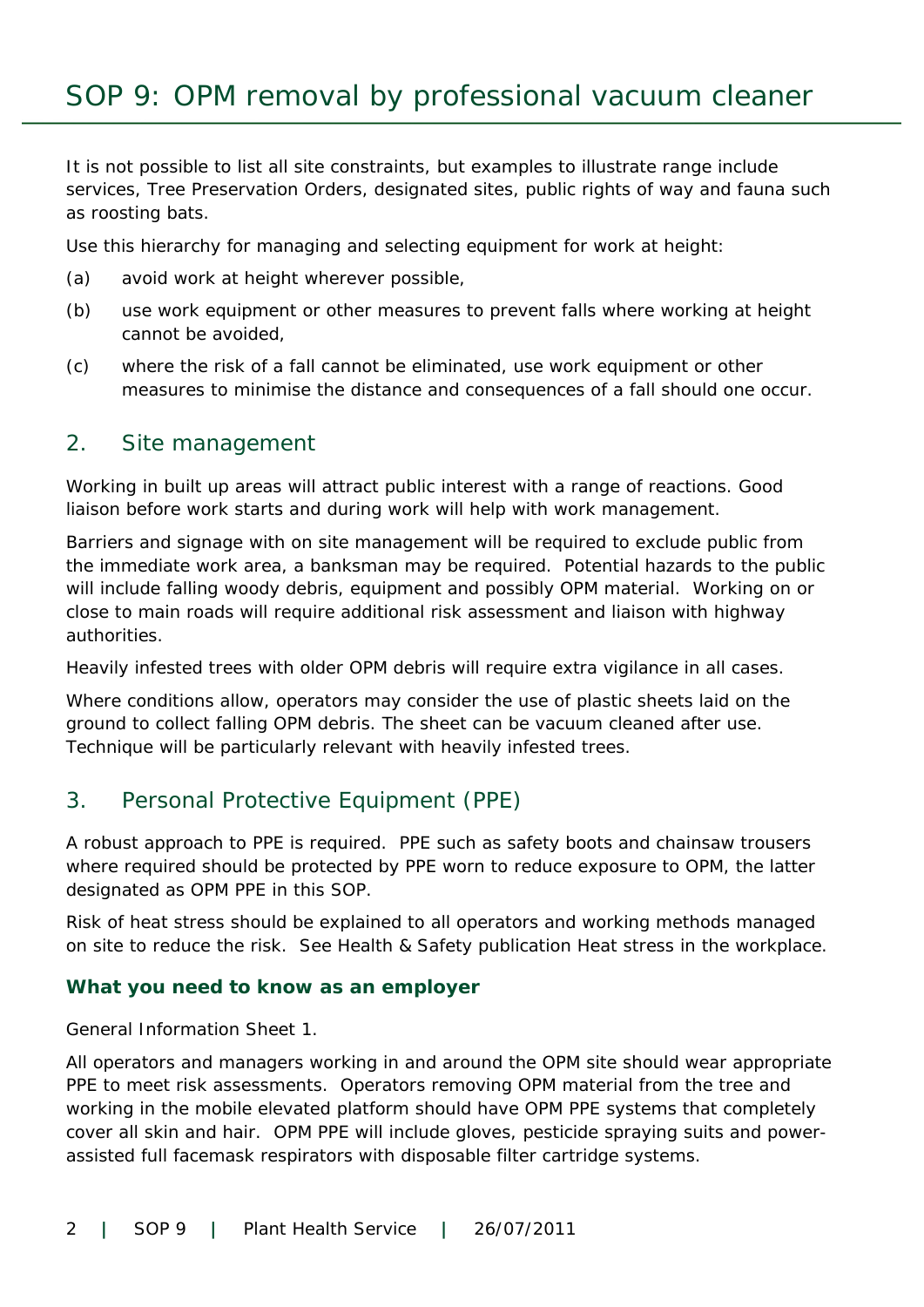# SOP 9: OPM removal by professional vacuum cleaner

Head protection to EN 397 and eye protection to EN 166 is required. Integral hoods on PPE should be pulled up over the head and respirators worn over the hood interface. Wearing arboriculture or forestry helmets with ventilation provision and reusable fullfacemasks can expose operators to contamination.

Plate 1 shows full head, face and neck cover, to EN 397 and 166 and a respirator system giving an assigned protection factor of 20.

Plate 2 shows an arboriculture helmet worn with a reusable full-facemask. The hood of the PPE has not been pulled up and the helmet has ventilation provision. Both these factors will expose the operator to contamination and this is not recommended.

**Plate 1** Full PPE cover including head and neck



**Plate 2** Operator's head and neck exposed to contamination

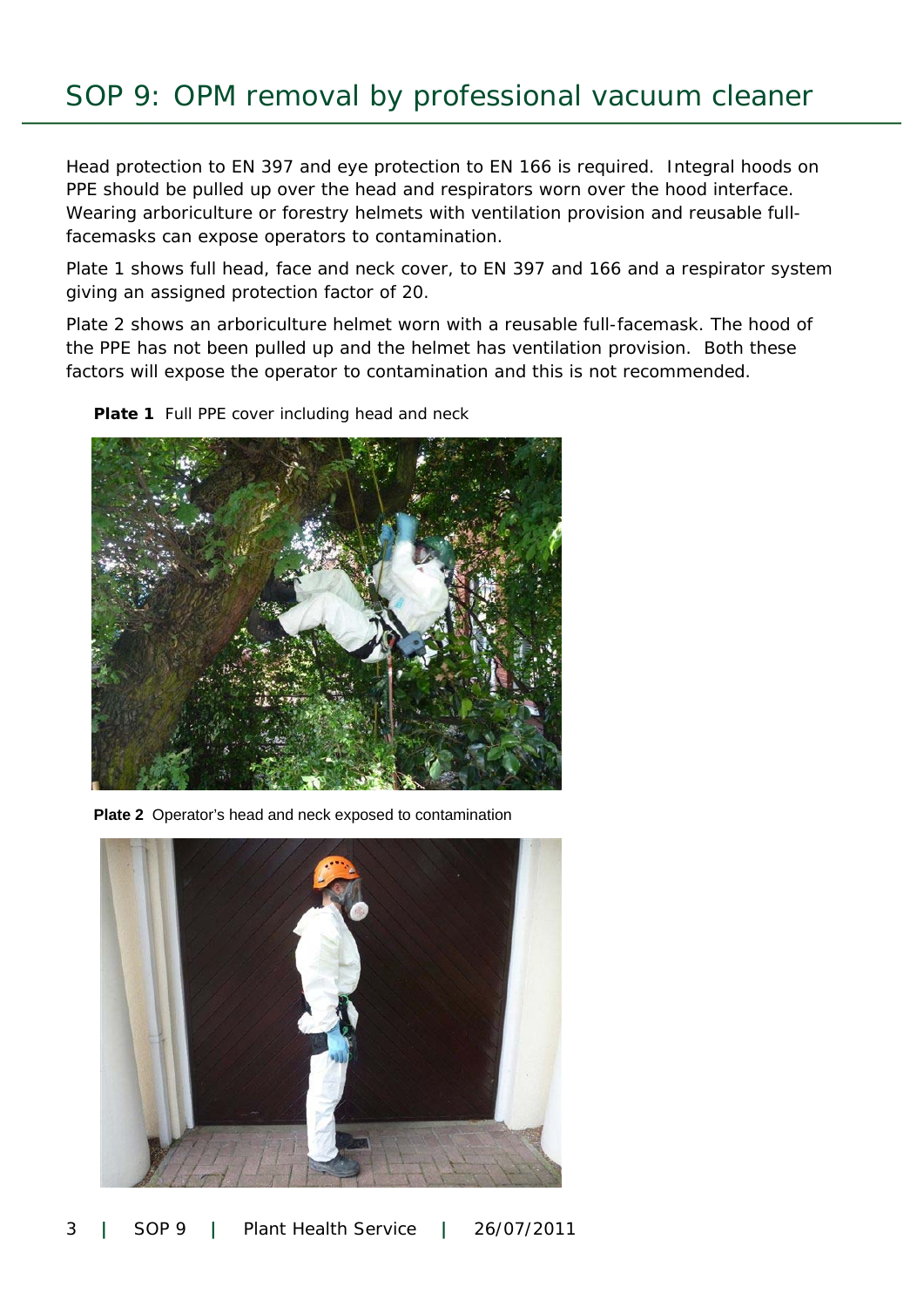Disposable pesticide coveralls should be used.

Coveralls can be damaged during tree climbing (Plate 3) and so all PPE used for OPM work should be OPM specific and not used for other operations.

**Plate 3 PPE ripped during climbing** 



All disposable PPE should be placed in bags for hazardous waste disposal and other PPE washed or wiped down and contaminated cleaning materials bagged for disposal. OPM hairs are barbed and it is understood that the toxin maybe stable to 60 degrees centigrade and the hairs may require exposure to higher temperatures before they are no longer harmful.

### 4. Equipment management

All climbing equipment used for OPM work should not be used for other work. It should be stored in an airtight container and marked for OPM use only during transport and PPE should be worn during equipment maintenance and inspection. The container should be marked with a warning label, use an exclamation mark within a yellow triangle.

#### 5. Vacuum cleaner

Vacuum cleaners may be 110 volt, 240 volt or petrol powered. Cleaners must be operated in appropriate weather conditions and 110 volt systems used in preference to 240 volt systems where practical. If equipment operating at 230 volts or higher is used, an RCD (residual current device) can provide additional safety. Please refer to HSE publication *Electrical safety and you* for best practice. Use a risk assessment to support choice of power supply.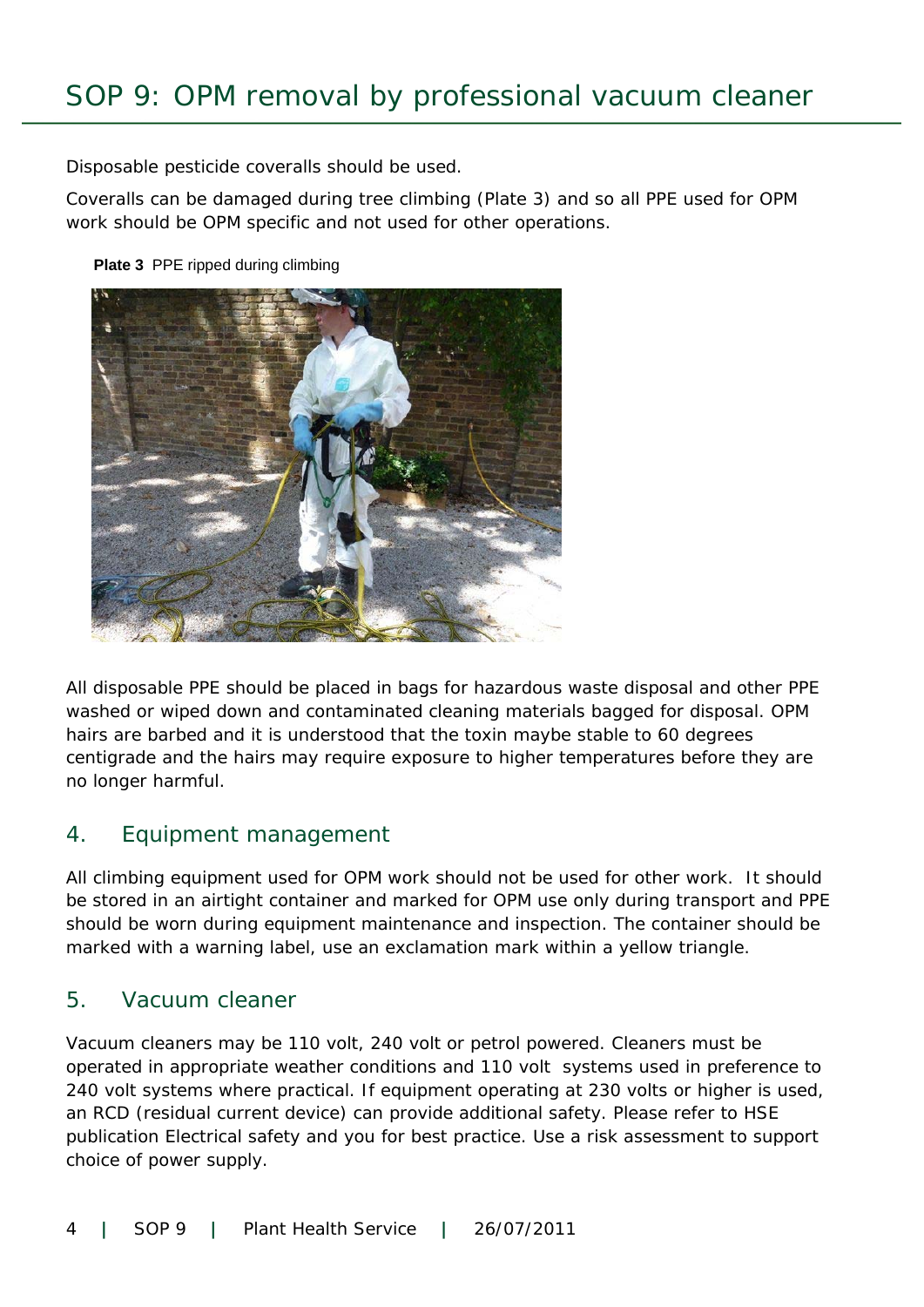# SOP 9: OPM removal by professional vacuum cleaner

Plate 4 shows a larger 110 volt vacuum cleaner and Plate 5 shows a smaller 240 volt model which is also available with a 110 volt motor.



**Plate 4** Large 110 volt vacuum cleaner

**Plate 5** Small 240 volt vacuum cleaner (also available with 110 volt motor)

Vacuum cleaners lifted into trees on ropes must be supported in harnesses suitable for aerial tree work. Latches and handles can fail if used to support vacuum weight. Vacuum cleaners must be secured to Mobile Elevating Work Platforms (MEWPs).

Cleaners should be capable of working to a High Efficiency Particulate Air filter (HEPA) specification. Filter specifications of H14 have been used for OPM material removal and H13 should also meet requirements. The length of OPM urticating hairs has been measured at between 0.13 mm and 0.24 mm, although they may break into smaller lengths. Using the EN1822 method, a H13 filter should be capable of filtering 99.95% of the most penetrating particle size (mpps) and the particle size range is between 0.0001 mm and 0.0002 mm. A H14 filter should be capable of filtering 99.995% of mpps.

During access and subsequent presentation of vacuum cleaner nozzle to OPM material, care must be taken so that OPM material is not dislodged by access or the vacuum nozzle. Position nozzle to ensure that loose material is removed first.

OPM material is collected in the vacuum bag and sealed in a plastic bag for extra security. It should be stored in a safe and secure container for subsequent disposal. This material **must be labelled as** hazardous waste. Use exclamation mark within yellow triangle.

#### 6. Mobile elevating work platforms (MEWPs)

Please refer to Arboriculture and Forestry Advisory Group publication 403 Mobile elevating work platforms (MEWPs) for tree work.

After use the MEWP should be vacuum cleaned to remove any OPM material.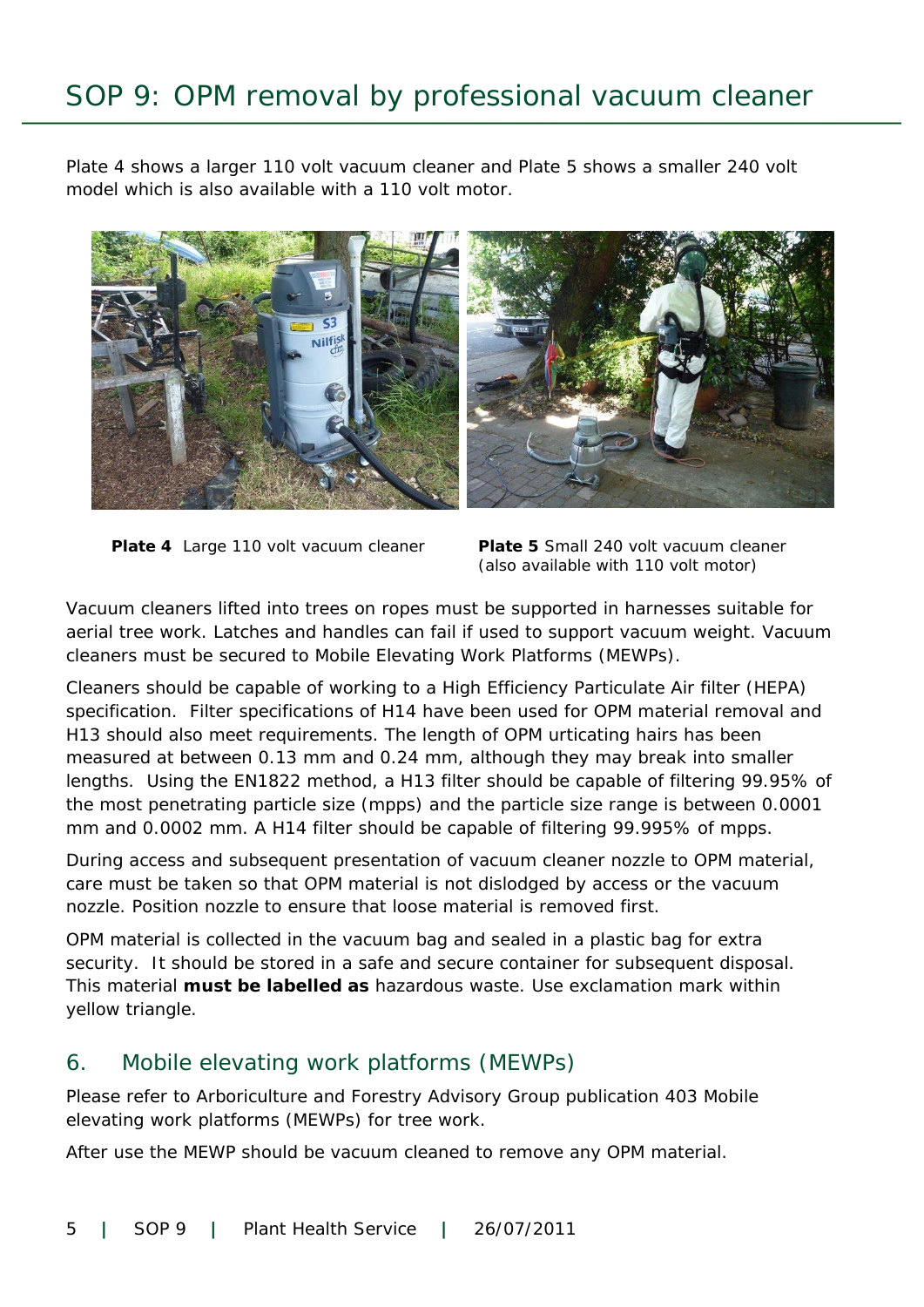Operators should not drive vehicle based MEWPs, whilst wearing PPE that may be OPM material contaminated.

### 7. Tree climbing

Please refer to AFAG 401 *Tree climbing operations*.

### 8 Waste disposal

Using the Environment Agency Technical Guidance publication WM2, OPM material containing urticating hairs would be classed as "H4 Irritant: non corrosive substances and preparations which, through immediate, prolonged or repeated contact with the skin or mucous membrane, can cause inflammation."

Because OPM material should be treated as hazardous waste, all persons involved with waste management should refer to the Environment Agency guidelines on moving and disposing of hazardous waste.

#### 9 Maintenance

All equipment used for OPM removal should be maintained and tested following relevant legislation and industry guidelines.

### 10 Operator competence

All operators should be appropriately trained. Training will be required for MEWPs, tree climbing and rescue, vehicle driving, vacuum cleaner use and handling of waste, PPE management and arboriculture operations, where operators perform these operations.

### Bibliography

The following AFAGs are recommended as sources of further reading. This list is not exhaustive.

| Using petrol-driven chainsaws                         | AFAG 301        |
|-------------------------------------------------------|-----------------|
| Top-handled chainsaws                                 | <b>AFAG 308</b> |
| Tree climbing operations                              | <b>AFAG 401</b> |
| Aerial tree rescue                                    | AFAG 402        |
| Mobile elevating work platforms (MEWPs) for tree work | <b>AFAG 403</b> |
| Emergency planning                                    | AFAG 802        |
| Electricity at work: Forestry and arboriculture       | AFAG 804        |
| Training and certification                            | AFAG 805        |